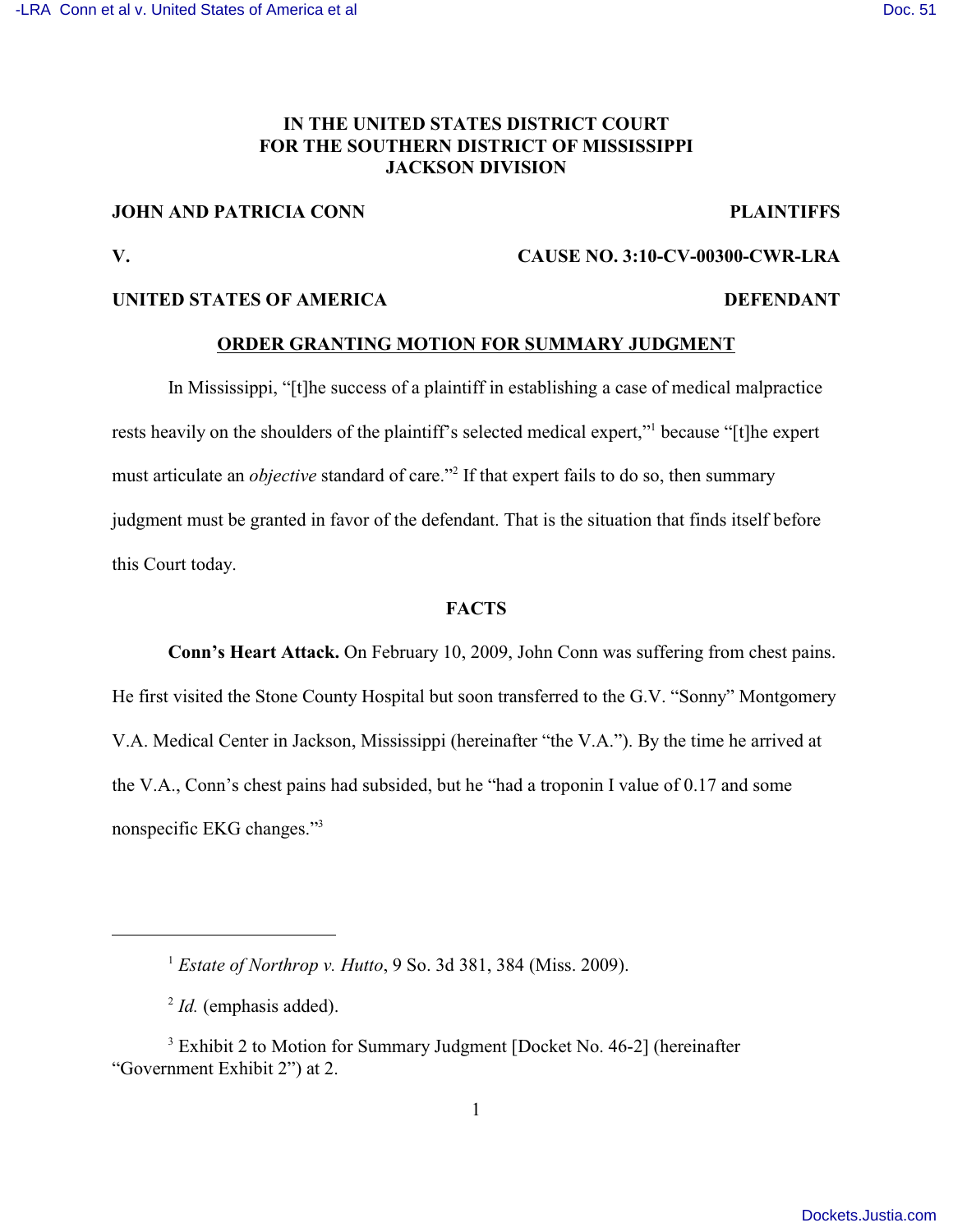That afternoon, an EKG showed an "[i]ncomplete [r]ight bundle branch block."<sup>4</sup> The V.A.'s records noted to "[c]onsider ECHO in the AM."<sup>5</sup>

The V.A. kept Conn overnight for observation, and during the night, his "[t]roponin I began to trend down[,] and Conn had no episodes overnight on telemetry monitoring." Conn related to the V.A. that he had undergone a stress test the prior year, and he "was placed on omeprazole 40 mg po for possible GERD."<sup>7</sup> The V.A. discharged Conn after a one-night stay and recorded that he was "asymptomatic."<sup>8</sup> He never underwent an ECHO test.<sup>9</sup>

Unbeknownst to Conn or the V.A., Conn had a 90-percent blockage in his left descending artery. Two days later, Conn returned to the Stone County Hospital with chest pains.<sup>10</sup> He suffered a massive heart attack and had "to be shocked back to life after flat lining in the emergency room."<sup>11</sup>

**Conn's Expert Report.** In time, Conn and his wife filed suit against the United States government for medical malpractice.<sup>12</sup> As part of that suit, Conn submitted his medical records to

 $5$  Conn Exhibit 3.

- $\frac{7}{7}$  Government Exhibit 2 at 2.
- <sup>8</sup> Government Exhibit 2 at 2.

<sup>9</sup> See supra at n.5.

Exhibit 3 to Response to Defendant's Motion for Summary Judgment [Docket No. 48-3] <sup>4</sup> (hereinafter "Conn Exhibit 3").

 $6$  Government Exhibit 2 at 2.

 $10$  Government's Brief at 2.

 $11$  Conn's Brief at 2.

 $12$  Complaint [Docket No. 1].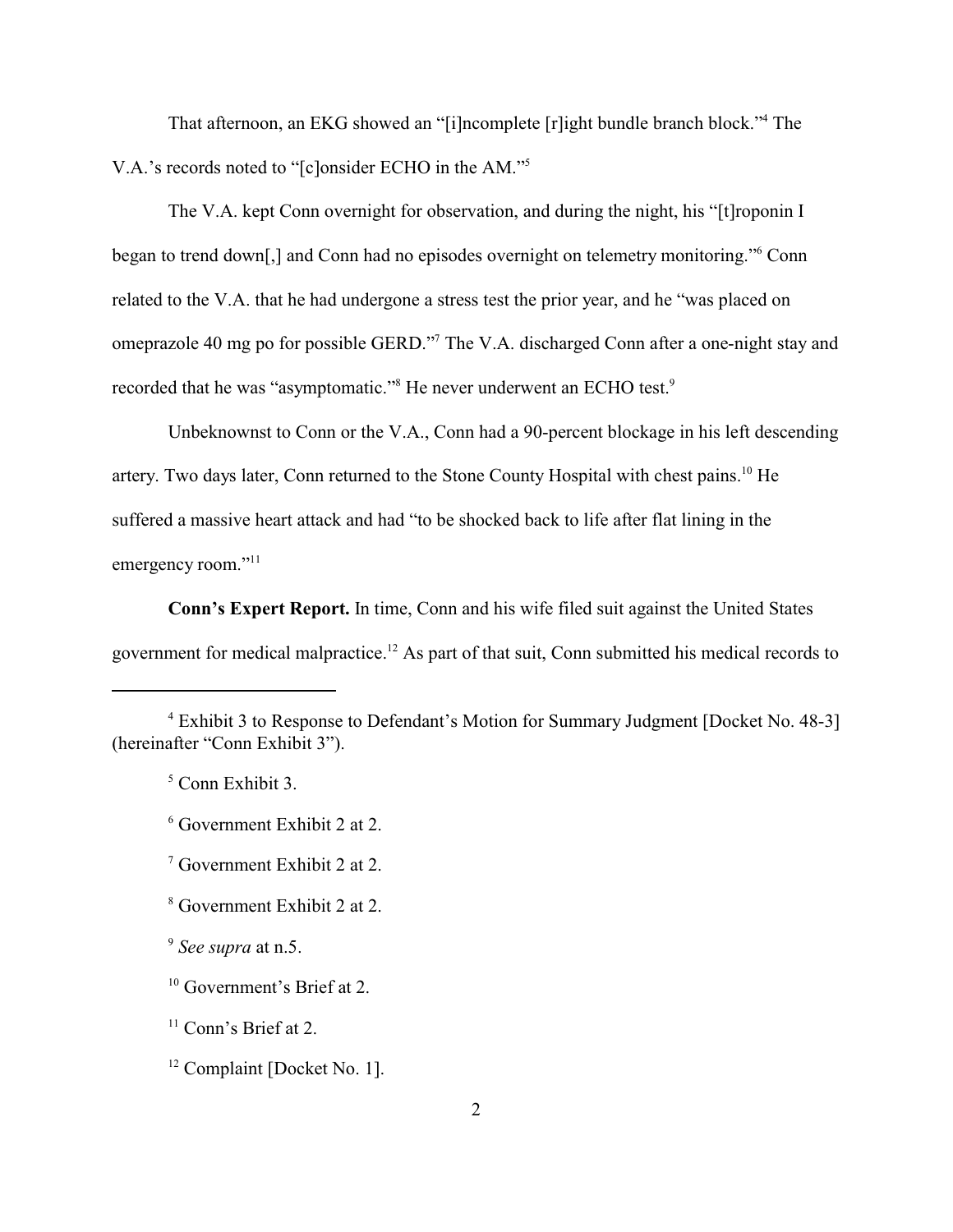Dr. Mark Strong, who reviewed the records and submitted an expert report.<sup>13</sup> According to Dr. Strong, Conn's elevated troponin levels and irregular EKG readings leave "no question that Mr. Conn suffered an acute myocardial infarcation the morning of 2/10/09."<sup>14</sup>

In light of that condition, Dr. Strong wrote that the V.A.'s course of treatment was "not appropriate."<sup>15</sup> In particular, Dr. Strong took note that Conn "did not receive any type of betablocker therapy, anti-platelet therapy or thrombin inhibitor" at the V.A., nor did Conn "receive any type of vasodilator therapy/nitrate therapy."<sup>16</sup> Even after the V.A. confirmed Conn's elevated troponin level, Dr. Strong contends that Conn "was not treated with what the American College of Cardiology, American Heart Association recommend for an acute myocardial infarcation."<sup>17</sup>

According to Dr. Strong, the "most concerning aspect"<sup>18</sup> of Conn's stay at the V.A. was

the nature of his discharge from the facility. Dr. Strong wrote:

The discharge diagnosis and discharge medications fail to address, account for or treat what is clearly documented byEKG, lab value and clinical history to be an acute myocardial infarcation. *My professional recommendation* given his documented medical course would have been to proceed with diagnostic coronary angiography. At the least, there should be been some type of pre-discharge risk stratification to assess Mr. Conn's risk of suffering recurrent angina, a second myocardial infarcation or further complications from his acute myocardial infarcation.<sup>19</sup>

- $16$  Dr. Strong's Report at 1.
- $17$  Dr. Strong's Report at 1.
- $18$  Dr. Strong's Report at 2.

<sup>&</sup>lt;sup>13</sup> Exhibit 1 to Conn's Brief [Docket No. 48-1] (hereinafter "Dr. Strong's Report").

 $14$  Dr. Strong's Report at 1.

 $15$  Dr. Strong's Report at 1.

 $19$  Dr. Strong's Report at 2 (emphasis added).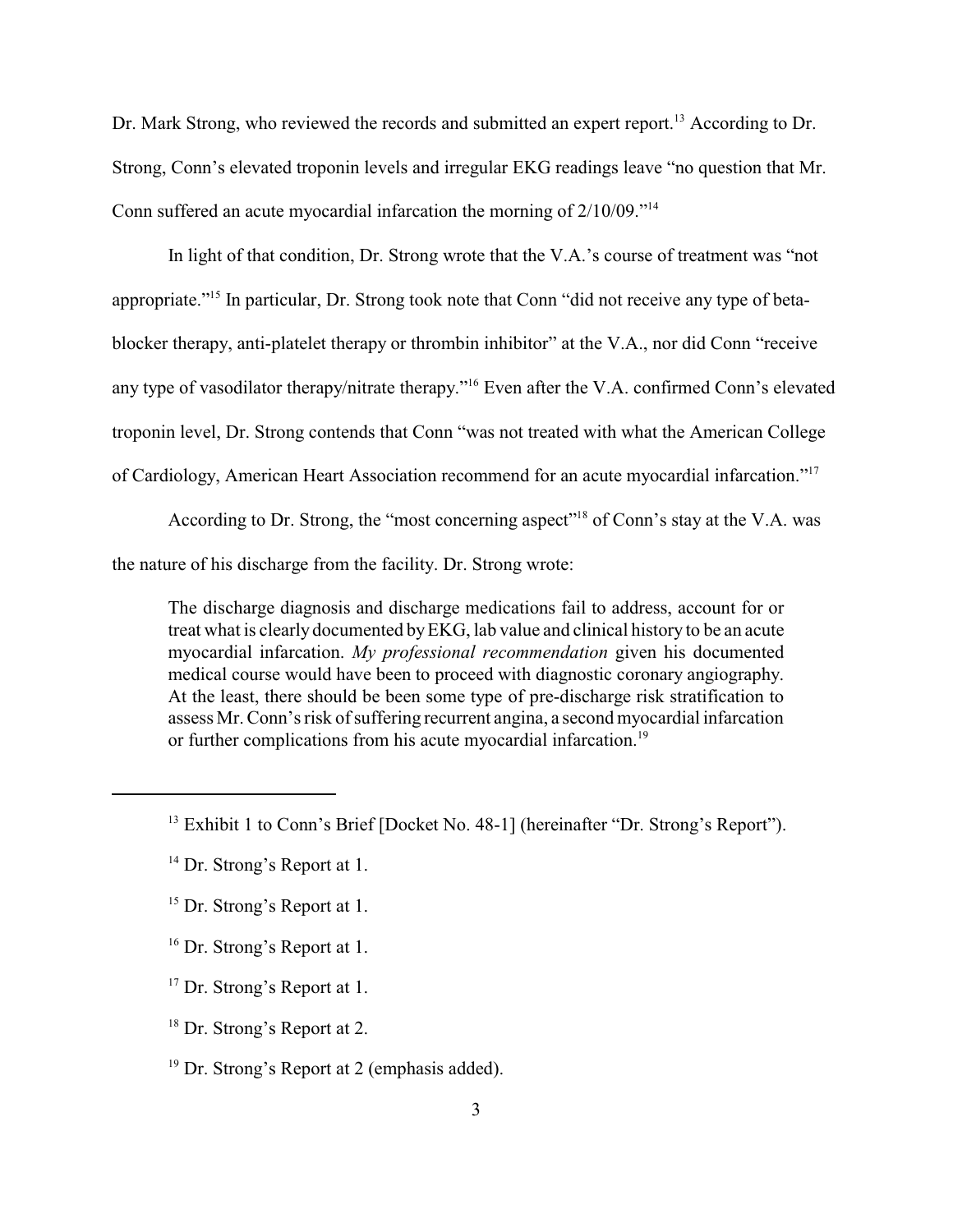Ultimately, Dr. Strong opined that "the failure of the medical staff at the [V.A.] to appropriately diagnose, treat and risk stratify Mr. Conn following his admission for an acute myocardial infarcation on 2/10/09 left him with an unacceptably high risk of recurrent symptoms and complications of angina/myocardial infarcation and death. $"^{20}$  Dr. Strong concluded that Conn's "underlying coronary artery disease . . . was clearly evident and should have been diagnosed on  $2/10/09$ ."<sup>21</sup>

## **ANALYSIS**

**Controlling Law.** The Government moved for summary judgment<sup>22</sup> on June 15, 2012. Specifically, the Government argues that Dr. Strong's report fails in three respects: that it offers no standard of care, that it does not show that the V.A. breached the standard of care, and that it does not establish that the breach caused Conn's injuries. The first point is dispositive, and therefore, this opinion does not reach the second and third arguments.

Negligence suits against the federal government are controlled by the Federal Tort Claims Act, and they are evaluated "in accordance with the law of the place where the act or omission occurred."<sup>23</sup> Therefore, this suit is governed by Mississippi law's view of medical malpractice.

In Mississippi, a plaintiff in a medical malpractice case must prove, among other things,

<sup>23</sup> 28 U.S.C. § 1346(b)(1).

 $20$  Dr. Strong's Report at 2.

 $21$  Dr. Strong's Report at 2.

 $22$  Motion for Summary Judgment [Docket No. 46].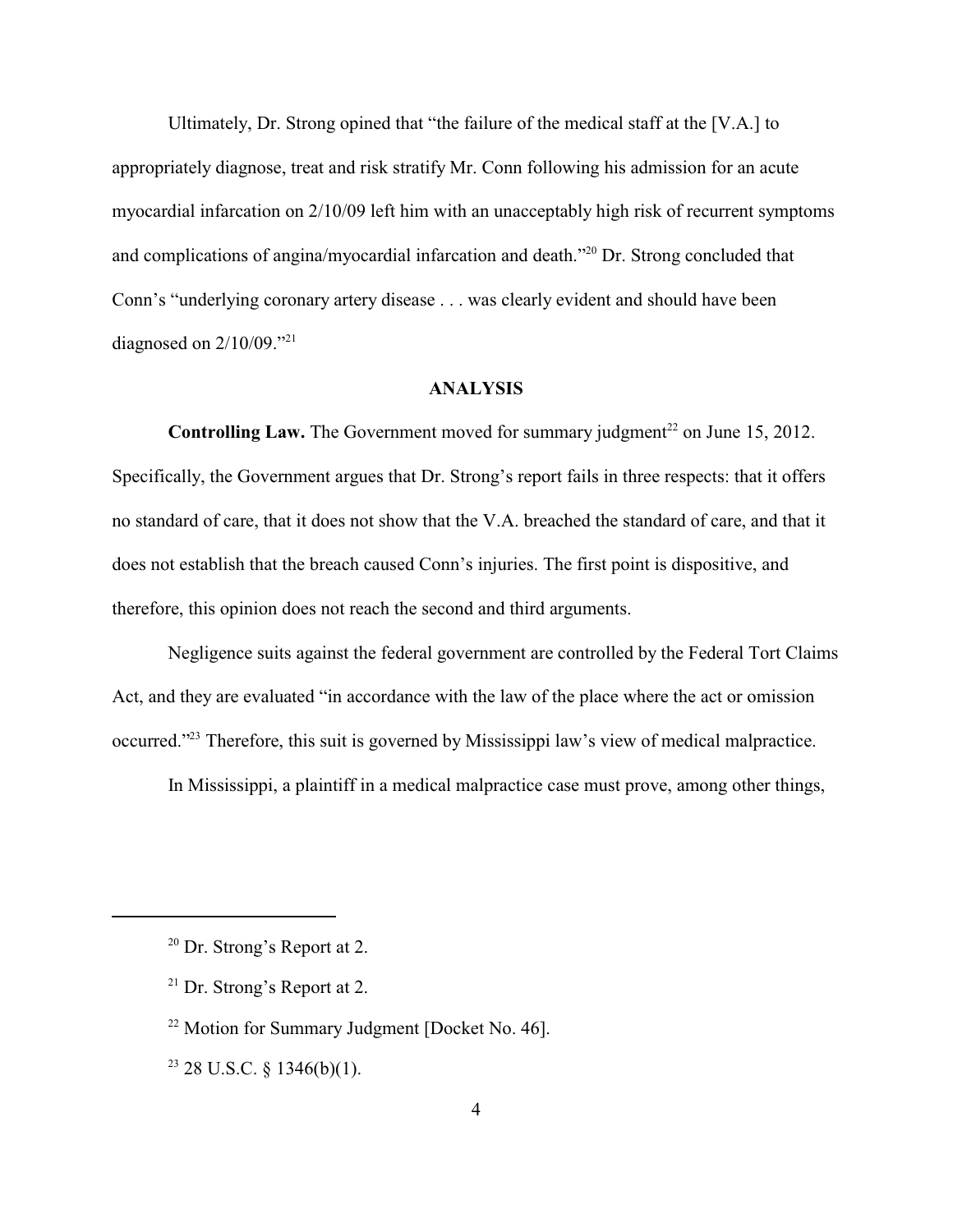that a standard of care governed his physician's actions.<sup>24</sup> The standard of care must be "specific,"<sup>25</sup> and at its core, it is a requirement that a physician be "minimally competent"<sup>26</sup> in his practice.

According to the Government, Dr. Strong's report attempts but fails to establish a standard of care at three separate points. First, in the Government's view, Dr. Strong's reliance on "what the American College of Cardiology, American Heart Association recommend for an acute myocardial infarcation"<sup>27</sup> merely represents "the standard suggested by one group of cardiologists<sup>"28</sup> and does not state an objective standard of care. Second, the Government argues that Dr. Strong's report mistakenly attempts to delineate a standard of care by explaining "what his personal treatment choices may have been."<sup>29</sup> And third, the Government contends that Dr. Strong's report is vague.

Conn disagrees. Conn recounts the portions of Dr. Strong's report that discuss the V.A.'s decision not to use beta-blocker therapy, its failure to order a diagnostic coronary angiography, and its failure to adhere to the recommendations of the American College of Cardiology and the

<sup>&</sup>lt;sup>24</sup> Estate of Northrop v. Hutto, 9 So. 3d 381, 384 (Miss. 2009). This element, like all elements of a medical malpractice case, must be satisfied by expert testimony. *Coleman v. Rice*, 706 So. 2d 696, 698 (Miss. 1997).

<sup>&</sup>lt;sup>25</sup> Patterson *v. Tibbs*, 60 So. 3d 742, 753 (Miss. 2011).

<sup>&</sup>lt;sup>26</sup> Drummond v. Buckley, 627 So. 2d 264, 268 (Miss. 1993).

 $27$  Dr. Strong's Report at 1.

<sup>&</sup>lt;sup>28</sup> Government's Brief at 4.

 $29$  Government's Brief at 4.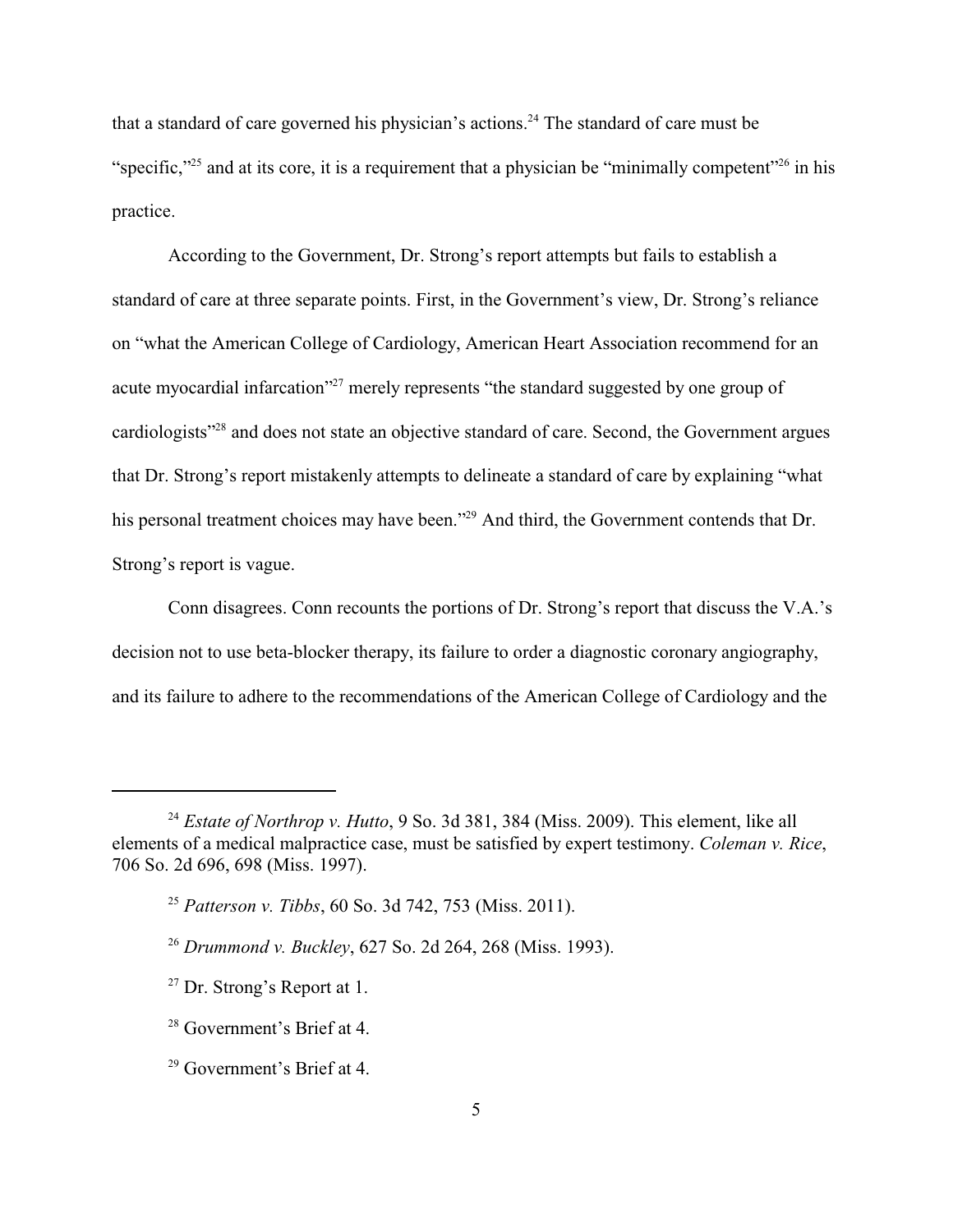American Heart Association.<sup>30</sup>

#### **Portions of Dr. Strong's Report are Personal Recommendations and Vague.** A

review of Dr. Strong's report reveals several portions that correspond to the Government's second and third attacks. Dr. Strong's first criticisms of the V.A.'s actions appear in his report's fourth paragraph, where he attacks the V.A.'s decision not to order "any type of beta-blocker therapy, anti-platelet therapy or thrombin inhibitor," nor "any type of vasodilator therapy/nitrate therapy."<sup>31</sup> But Dr. Strong never reports that such decisions would have marked the course of action of a minimally competent physician; he merely lists them as actions not taken.

Likewise, in his report's fifth paragraph, Dr. Strong writes that "[t]he discharge diagnosis and discharge medications fail to address, account for or treat what is clearly documented by EKG, lab value and clinical history to be an acute myocardial infarcation." Dr. Strong might be correct, but simply claiming that the V.A. "fail[ed] to address, account for or treat" Conn's condition does not establish a standard of care with specificity.<sup>32</sup>

The remainder of the fifth paragraph is similarly imprecise. Dr. Strong writes, "My professional recommendation given [Conn's] documented medical course would have been to proceed with diagnostic coronary angiography."<sup>33</sup> The Mississippi Supreme Court has held that

- $31$  Dr. Strong's Report at 1.
- <sup>32</sup> See Patterson, *supra* at n.31.
- $33$  Dr. Strong's Report at 2.

 $30$  Conn's Brief at 2.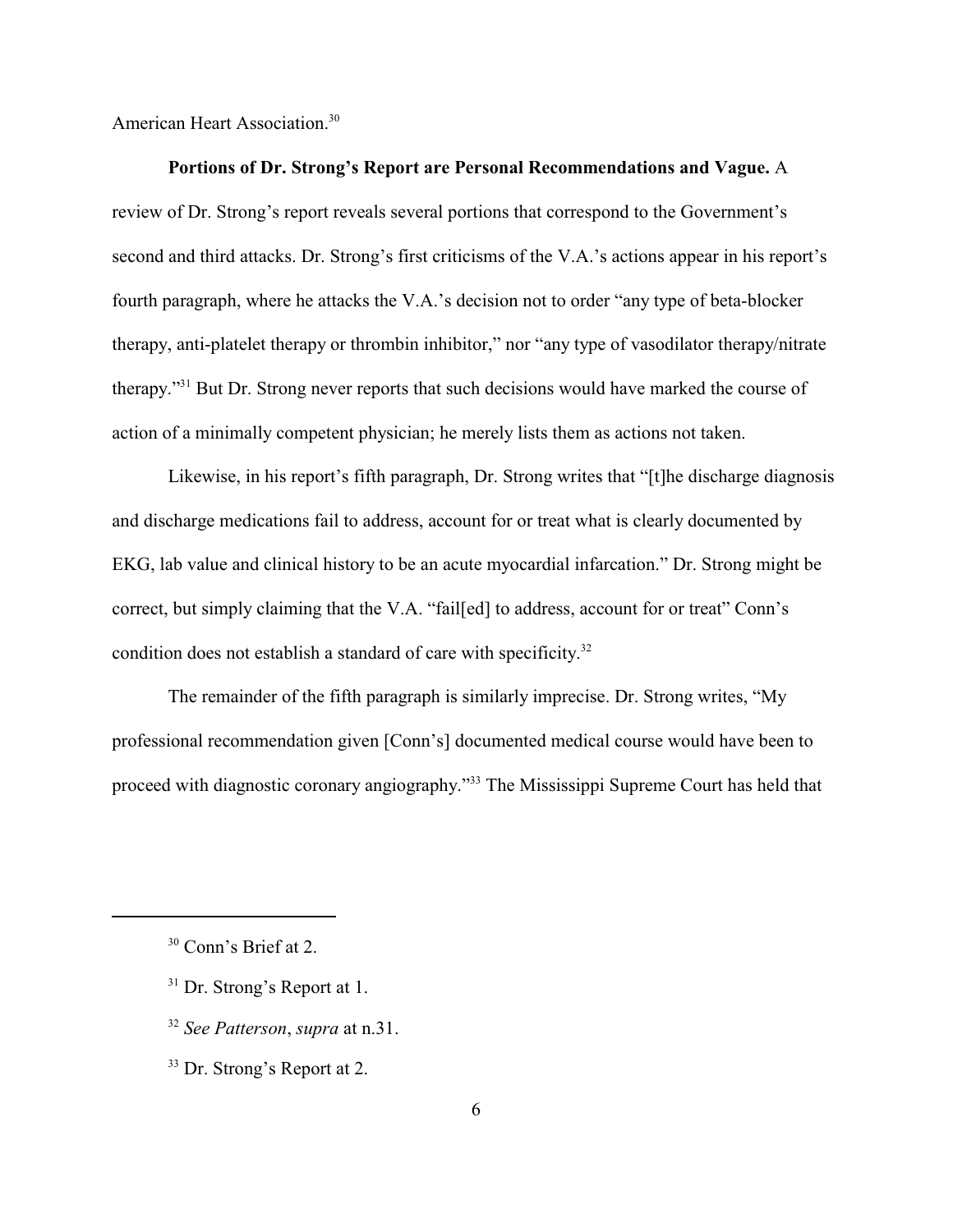an expert's personal recommendations do not amount to a standard of care.<sup>34</sup> Therefore, Dr. Strong's "professional recommendation" to order a diagnostic coronary angiography does not satisfy Mississippi law. Likewise, Dr. Strong's insistence that "[a]t the least, there should have been *some type* of pre-discharge risk stratification<sup>35</sup> is far more imprecise than the "specific" statement required by Mississippi law. And the report's conclusion that Conn suffered his injuries because of the V.A.'s "failure . . . to appropriately diagnose, treat and risk stratify Mr. Conn<sup>336</sup> is extremely vague. None of these statements enunciates a *specific* course of action that a minimally competent physician would have taken to treat Mr. Conn.

**Dr. Strong's Reliance on Clinical Practice Guidelines.** Casting aside these portions of Dr. Strong's report leaves only his contention that Conn "was not treated with what the American College of Cardiology, American Heart Association recommend for an acute myocardial infarcation."<sup>37</sup> The Government claims that this statement does not establish a national standard of care; Conn disagrees. Neither party offers any authority in support of its position.

Research reveals that the American Heart Association and the American College of Cardiology Foundation jointly publish a series of Guidelines for different aspects of cardiac medicine. For example, the two groups recently published a set of performance measures for

<sup>&</sup>lt;sup>34</sup> Estate of Northrop v. Hutto, 9 So. 3d 381, 387 (Miss. 2009) (holding that an expert's "personal preference does not establish a national standard of care"). The expert "must articulate an *objective* standard of care." *Id*. at 384 (emphasis added). Otherwise, such a personal opinion is nothing more than "inexpert" opinion. *Burton v. United States*, 668 F. Supp. 2d 86, 100 (D.D.C. 2009).

 $35$  Dr. Strong's Report at 2 (emphasis added).

 $36$  Dr. Strong's Report at 2.

 $37$  Dr. Strong's Report at 1.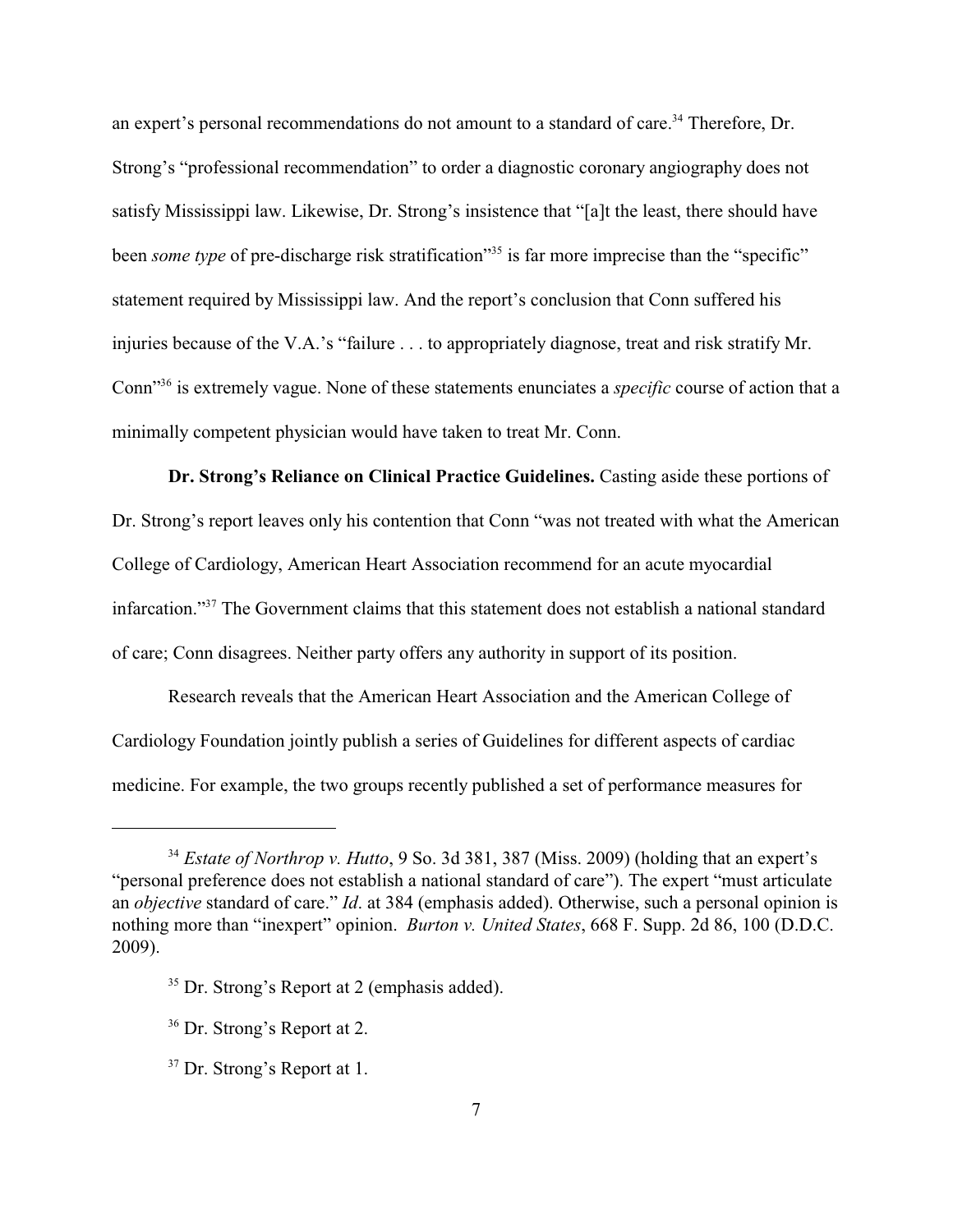adults with heart failure. The series also contains Guidelines regarding percutaneous coronary intervention, coronary artery bypass graft surgery, management of patients with atrial fibrillation, and a host of other topics.<sup>38</sup> These publications are not simple "how-to" checklists regarding the practice of medicine; in length and scope, they resemble law review articles. For example, the 2011 ACCF/AHA Guideline for Coronary Artery Bypass Graft Surgery<sup>39</sup> is 83 pages long.

The breadth of the Guidelines series and the depth of each publication raise two obvious problems with Dr. Strong's claim that Conn "was not treated with what the American College of Cardiology, American Heart Association recommend for an acute myocardial infarcation."<sup>40</sup> First, Dr. Strong does not identify a specific publication within the Guidelines series. Therefore, it is impossible to tell which set of recommendations he claims the V.A. failed to live up to. Second, even if Dr. Strong had identified one particular publication, it is doubtful that he would satisfy Mississippi law: an enunciated standard of care must be "specific," and each Guidelines publication probably contains dozens, if not hundreds, of recommendations.

But more fundamentally, Conn's reliance on the Guidelines implicates an issue arising more and more often in the nation's courts: whether the ACCF/AHA Guidelines, or any other set of published clinical practice guidelines, can establish a national standard of care in a medical

<sup>&</sup>lt;sup>38</sup> See AAC/AHA Joint Guidelines, American Heart Association, http://myamericanheart.org/professional/StatementsGuidelines/ACCAHA-Joint-Guidelines UCM 321694 Article.jsp (last visited July 9, 2012).

<sup>&</sup>lt;sup>39</sup> ACF/AHA Practice Guideline: 2011 ACCF/AHA Guideline for Coronary Artery Bypass Graft Surgery, American Heart Association, http://circ.ahajournals.org/content/124/23/e652.full (last visited July 9, 2012).

 $40$  Dr. Strong's Report at 1.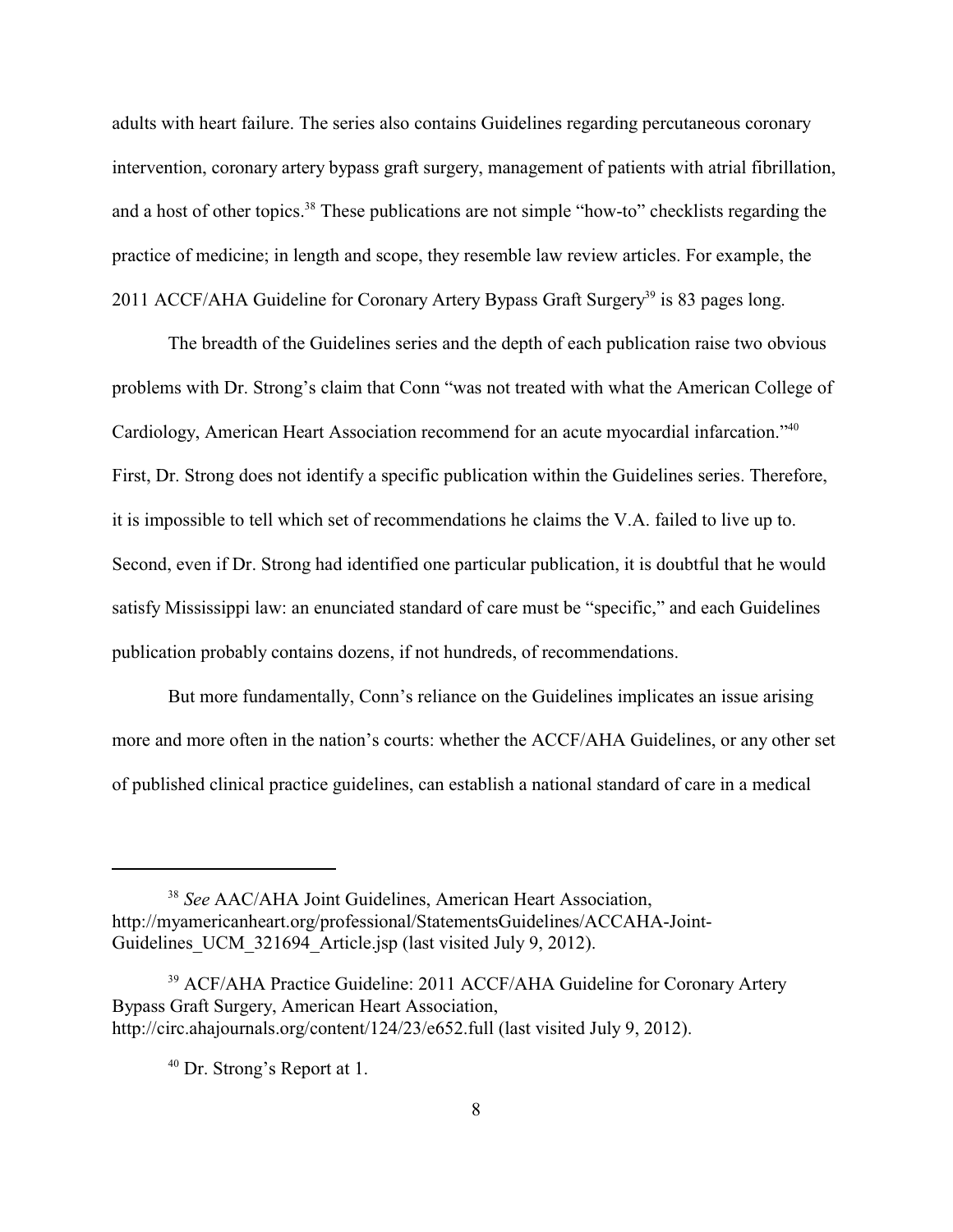malpractice lawsuit. To put it mildly, the question does not enjoy a consensus answer.<sup>41</sup>

On one hand, several courts have considered clinical practice guidelines in favorable lights, and not solely for the purpose of establishing a standard of care. In 2006, a federal court in New York permitted a defendant to offer clinical practice guidelines to establish the appropriate standard of care.<sup>42</sup> In 2010, another New York district judge favorably mentioned the Guidelines within a discussion of the standard of care.<sup> $43$ </sup> And in 2001, a federal judge in New Jersey considered an expert report that relied on guidelines published by the American Heart Association<sup>44</sup>

Other courts, including one district judge in this Circuit, view these publications as "just

<sup>42</sup> Gerace v. United States, No. 5:03-cv-166 (NPM/GHL), 2006 WL 2376696, \*24-25 (N.D.N.Y. Aug. 10, 2006) (McCurn, J.).

*Dannenberg v. United States*, No. 04-cv-4897 (NGG)(JMA), 2010 WL 4851341, \*6-7 <sup>43</sup> (E.D.N.Y. Nov. 22, 2010) (Garaufis, J.).

*Lasser v. Reliance Standard Life Ins. Co.*, 130 F. Supp. 2d 616, 622 (D.N.J. 2001) <sup>44</sup> (Wolin, J.). *See also Hinlicky v. Dreyfuss*, 6 N.Y.3d 636, 648, 848 N.E.2d 1285 (2006) (permitting defense to use Guidelines as non-hearsay demonstrative evidence but not reaching question of "whether evidence may become admissible solely because of its use as a basis for expert testimony" under New York law).

<sup>&</sup>lt;sup>41</sup> See generally Arnold J. Rosoff, *The Role of Clinical Practice Guidelines in Healthcare Reform: An Update*, 21 Annals Health L. 21 (2012); Carter L. Williams, *Evidence-Based Medicine in the Law Beyond Clinical Practice Guidelines: What Effect Will EBM Have on the Standard of Care?*, 61 Wash. & Lee L. Rev. 479 (Winter 2004); Michelle M. Mello, *Of Swords and Shields: The Role of Clinical Practice Guidelines in Medical Malpractice Litigation*, 149 U. Pa. L. Rev. 645 (Jan. 2001).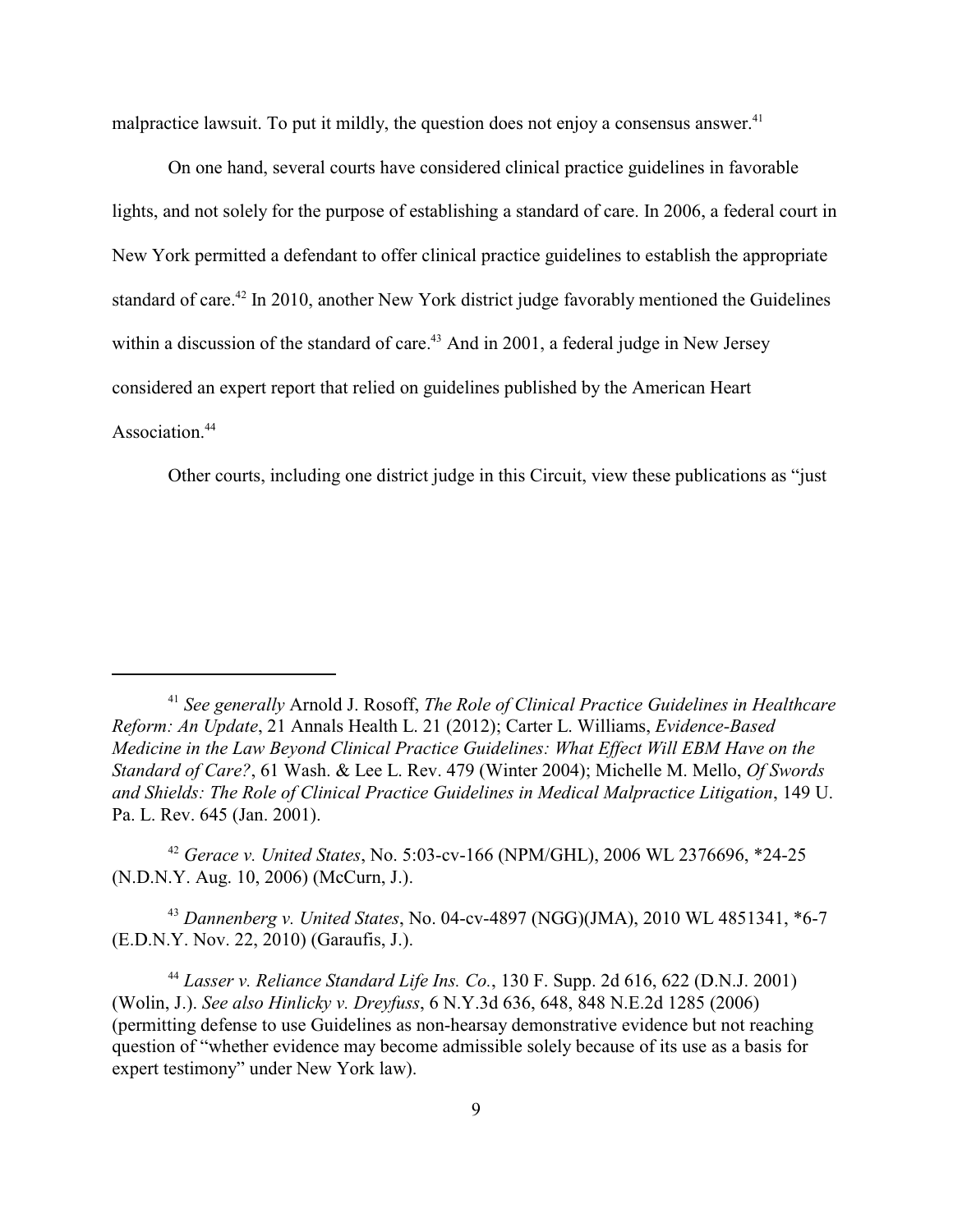guidelines<sup>"45</sup> and have held that they do not establish a standard of care.<sup>46</sup> Similarly, the New York Court of Appeals wrote in 2002 that clinical practice guidelines "merely recommend" certain actions and "are not rules."<sup>47</sup> And some 20 years ago, the Pennsylvania Supreme Court deduced that the volume of clinical practice guidelines circulating throughout the medical community demonstrated that guidelines could not, in and of themselves, establish a standard of care because their conflicts showed "two schools of thought" in the medical community.<sup>48</sup>

So far as research indicates, neither the Mississippi Court of Appeals nor the Mississippi Supreme Court has explored this subject.<sup>49</sup> But a 1997 concurring opinion on the subject by a Tennessee Court of Appeals judge is particularly compelling. In *Frakes v. Cardiology Consultants, P.C.*,<sup> $50$ </sup> then-Judge Koch<sup> $51$ </sup> wrote separately to describe clinical practice guidelines as

<sup>45</sup> *Estate of LaFarge ex rel. Blizzard v. Kyker, No.* 1:08-cv-185, 2011 WL 6151595, \*3 (N.D. Miss. Dec. 12, 2011) (Aycock, J.).

*Porter v. McHugh*, - - - F. Supp. 2d - - -, 2012 WL 1003510, \*3 (D.D.C. March 27, <sup>46</sup> 2012) (simply citing to guidelines "fall[s] short of establishing a clearly defined national standard of care").

*Diaz v. New York Downtown Hosp.*, 99 N.Y.2d 542, 545, 784 N.E.2d 68 (2002). <sup>47</sup>

*Levine v. Rosen*, 532 Pa. 512, 518-19, 616 A.2d 623, 628 (1992). *See also Greathouse* <sup>48</sup> *v. Rhodes*, 242 Mich. App. 221, 227-28, 618 N.W.2d 106, 109 (2000) (plaintiff not permitted to use Guidelines as learned treatise to establish standard of care) (*rev'd on other grounds*, *Greathouse v. Rhodes*, 465 Mich. 885, 636 N.W.2d 138 (Mich. 2001)).

<sup>49</sup> But see Causey v. Sanders, 998 So. 2d 393, 401 (Miss. 2008) (affirming in part jury verdict in which an expert witness "conceded that it would be a direct violation of the Hospice guidelines to hasten any patient's death and that if titration of medication by a hospice led to a person's death, that action would be a breach in the standard of care for a hospice setting").

<sup>50</sup> Frakes v. Cardiology Consultants, P.C., No. 01-A-01-9702-cv-00069, 1997 WL 536949 (Tenn. Ct. App. Aug. 29, 1997).

 $<sup>51</sup>$  Hon. William C. Koch, Jr., is now an associate justice on the Tennessee Supreme</sup> Court.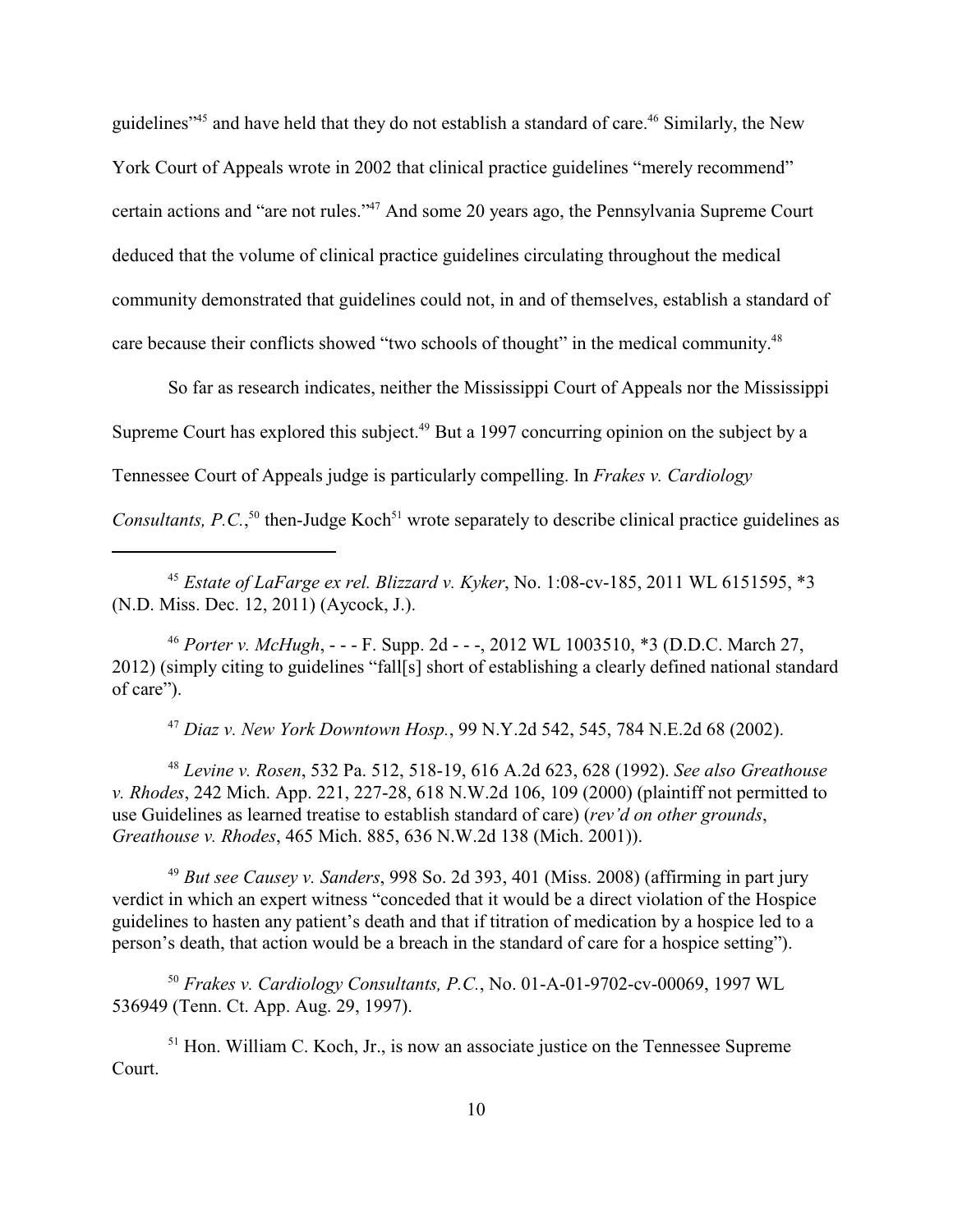"consensus standards of conduct that are both clearer and more rational than those currently used to identify professional negligence."<sup>52</sup> The guidelines, Judge Koch wrote, "should not necessarily be viewed as conclusive evidence of the standard of care,"<sup>53</sup> but he conceded that "[t]hey can be extremely helpful in cases calling into question whether a physician chose the wrong course of diagnosis or treatment or should have gone further in attempting to understand or correct the situation."<sup>54</sup> At the very least, Judge Koch observed, these guidelines "are relevant to the question of the proper standard of care and should be admitted as substantive evidence if introduced through a witness who can lay a proper foundation."<sup>55</sup>

The only guidance gleanable from Mississippi caselaw<sup>56</sup> suggests that Mississippi courts are, under some circumstances, open to the idea of permitting expert witnesses to rely on clinical practice guidelines when enunciating a standard of care. Therefore, were this Court to hazard an *Erie* guess on the subject, it would follow Judge Koch's suggestions and find that Mississippi law permits expert witnesses to rely on clinical practice guidelines if the conduct prescribed by those guidelines does indeed describe the specific actions that would be taken by a minimally competent physician.

However, even under that standard, Conn could not defeat the Government's motion for summary judgment. Even if Dr. Strong had not failed to identify a specific Guidelines

*Id.* <sup>53</sup>

 $^{54}$  *Id.* 

 $^{55}$  *Id.* 

<sup>56</sup> Supra at n.54.

*Frakes*, 1997 WL 536949 at \*6 (Koch, J., concurring). <sup>52</sup>